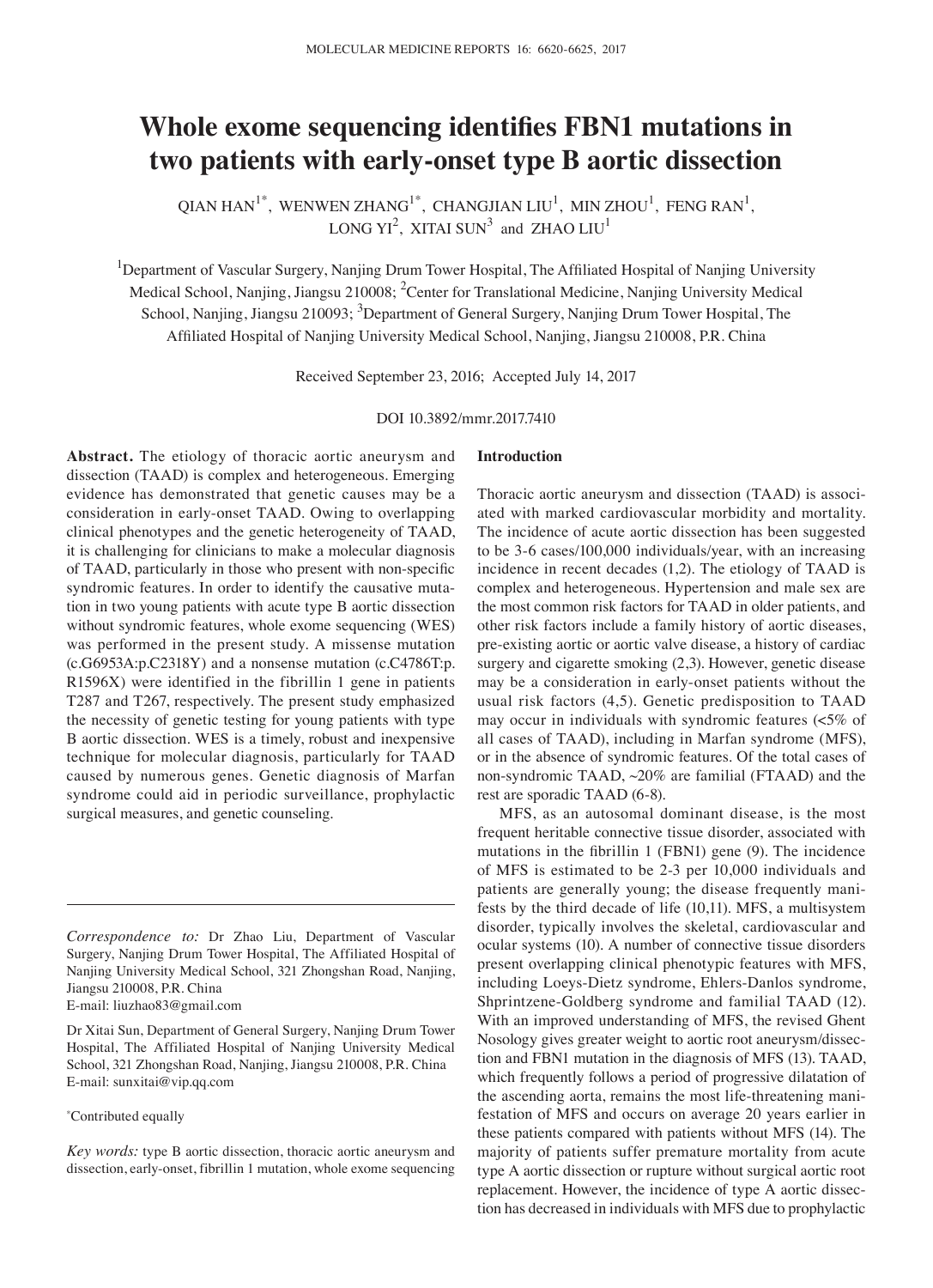aortic root and ascending aorta replacement (15). Additionally, with the improvement in life expectancy of patients with MFS, type B aortic dissection, not involving the ascending aorta, occurs more frequently (16). FBN1 has been recognized to be the causal gene of MFS and mutations in FBN1 increase the concentration of transforming growth factor (TGF)-β1, which contributes notably to the pathology of MFS. To date, 1,847 different mutations and 1,096 protein variants have been identified (www.umd.be/FBN1), and affected individuals exhibit a broad phenotype although they may share the same mutation within a family (17). Therefore, the timely and accurate diagnosis of MFS remains a challenge.

Whole exome sequencing (WES) is an efficient tool to identify the underlying genetic cause in TAAD (18,19). In contrast with routine Sanger sequencing, WES is more efficient, sensitive and cost-effective due to its high-throughput property. In the present study, two patients were assessed who presented with acute type B aortic dissection, and were subsequently identified to harbor FBN1 pathogenic mutations by WES analysis. According to the revised Ghent Nosology, the patients were diagnosed with MFS. The two patients would have been diagnosed with sporadic TAAD without the results of the WES analysis. It was hypothesized that WES may contribute to molecular diagnosis for patients without the typical features of MFS, thus providing genetic counseling and timely intervention for affected individuals.

# **Patients and methods**

*Patients and clinical evaluation.* A total of two male patients, not related by birth, were respectively admitted in Marth and May 2015 to the department of Vascular Surgery, Nanjing Drum Tower Hospital, Nanjing, China. The two individuals, designated T287 and T267, complained of acute severe chest and back pain. They were reported to be in good health prior to this acute incidence. Regular physical examination and clinical testing was performed on the two patients, including electrocardiography, computed tomography angiography (CTA) and echocardiography. Z-score was used to estimate the degree of aortic root dilatation (http://www.marfan .org/dx/zscore). Genomic DNA was extracted from peripheral blood samples. The present study was approved by the Institutional Research Ethics Committee of Nanjing Drum Tower Hospital and informed written consent was obtained. A total of 100 ethnically-matched unrelated subjects (aged 29.5±6.5 years) were recruited between June and August 2016 as controls. Peripheral blood was drawn and DNA were subsequent extracted.

*WES and data analysis.* Genomic DNA was extracted from peripheral whole blood samples from the subjects using the QIAamp DNA Blood Mini kit (Qiagen GmbH, Hilden, Germany), according to the manufacturer's protocol. WES analysis was performed by Beijing Novogene Bioinformatics Technology, Co., Ltd. (Beijing, China). Target enrichment was performed to construct the exome library using the Agilent SureSelect Human All Exon V5 kit (Agilent Technologies, Inc., Santa Clara, CA, USA), according to manufacturer's protocol, and sequenced on the Illumina HiSeq 2000 platform (Illumina, Inc., San Diego, CA). The clean reads from the Illumina Genome HiSeq 2000 were aligned to the human genome reference (University of California Santa Cruz hg19; genome.ucsc.edu) using the Burrows-Wheeler Alignment tool. The Sequence Alignment/Map tools were used to identify single nucleotide polymorphisms (SNPs) and insertions/deletions (INDELs). Picard (http://sourceforge. net/projects/picard/) was employed to mark duplicate reads. An average sequencing depth of 171.32x was achieved and >99.4% of targeted variants were covered at least by 20x for T287, while a 199.80x average sequencing depth and >99.6% of targeted variants covered at least by 20x was achieved for T267.

All annotated variants were screened with databases including the SNP database (dbSNP142, http://www.ncbi .nlm.nih.gov/projects/SNP/snp\_summary.cgi), 1000 Genomes Project (version 2014 October, http://www.1000genomes .org/), and National Heart, Lung, and Blood Institute Exome Sequencing Project (ESP) 6500 (http://evs.gs.washington .edu/EVS/). Functional prediction was assessed by sorts intolerant from tolerant (SIFT; http://sift.jcvi.org/) and polymorphism phenotyping version 2 (Polyphen-2; http://genetics .bwh.harvard.edu/pph2/). Candidate SNPs or INDELs were annotated using ANNOVAR software (http://annovar.openbioinformatics.org).

*Sanger sequencing confirmation.* For Sanger sequencing verification of variants detected by WES, oligonucleotide primers were designed using the Primer3 program (primer3. ut.ee). The regions containing the suspected variants were amplified by standard polymerase chain reaction (PCR) analysis using GoTaq polymerase (Promega). Primers used to amplify the mutant sequence were FBN1-Ex39-F (5'-AAC TTACTTCAGACGGGCAGAG-3'), FBN1-Ex39-R (5'-TAG CTCCTGGCACTCATCAATA-3'), FBN1-Ex57-F (5'-ATG TGAGAGAGGGAAGGAAGGT-3'), FBN1-Ex39-R (5'-GTC AATACGGCATCTCCAAAAT-3'). The amplification reaction mixture (50  $\mu$ l) was subjected to denaturation at 98°C for 3 min followed by 35 cycles at 95˚C for 30 sec, annealing temperature 60˚C for 30 sec, 72˚C for 30 sec and by a final extension at 72˚C for 15 min. PCR products were purified and sequenced on the ABI PRISM3730 automated sequencer (Applied Biosystems; Thermo Fisher Scientific, Inc., Waltham, MA, USA) using the BigDye terminator v3.1 cycle sequencing kit (Thermo Fisher Scientific, Inc.).

# **Results**

*Clinical findings.* The two patients complained of acute episodes of chest and back pain. T267 is a 35-year-old man, 182 cm in height and 60 kg in weight. He was diagnosed with descending aortic dissection by CTA. Echocardiography of T267 demonstrated that the diameter of the aortic sinus was 4.3 cm, and identified hypertrophy of the left ventricle. T287 is a 32-year-old male, 178 cm in height and 95 kg in weight. A CTA scan revealed descending aortic dissection and ascending aortic dilatation. Echocardiography of T287 demonstrated that the diameter of the aortic sinus was 4.5 cm, in addition to identifying mild aortic valve regurgitation, and mild bicuspid and tricuspid valve regurgitation. Additionally, the grandfather of T287 died suddenly of an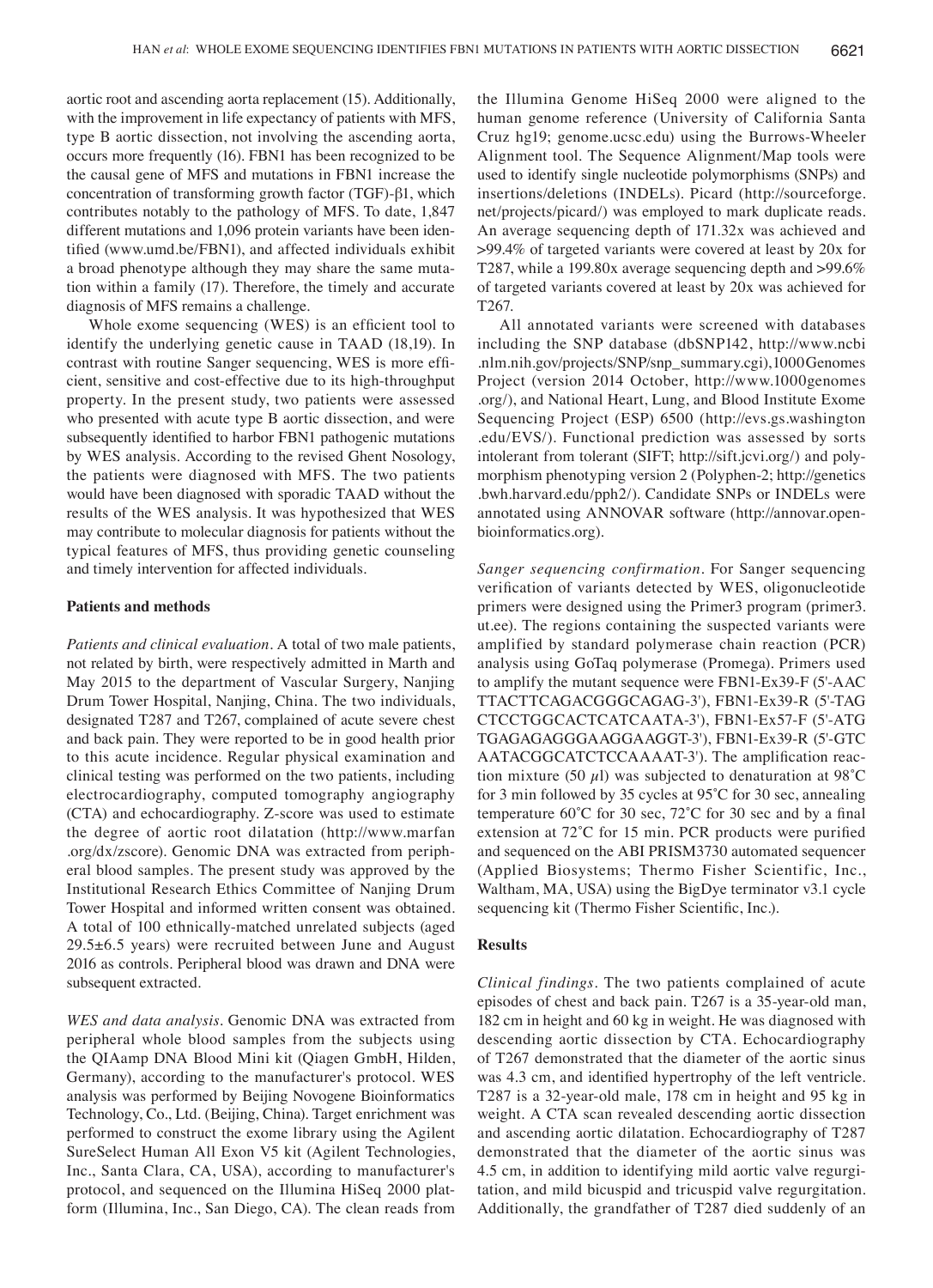|                  |               |            |               |               |                                              |            | Cardiovascular |                                                                                   |          |        |
|------------------|---------------|------------|---------------|---------------|----------------------------------------------|------------|----------------|-----------------------------------------------------------------------------------|----------|--------|
| ID               | Age,<br>years | <b>Sex</b> | Height,<br>cm | Weight,<br>kg | Diameter of<br>aortic sinus, cm <sup>a</sup> | $Z-Scoreb$ | Aorta          | Other                                                                             | Skeletal | Ocular |
| T <sub>267</sub> | 35            | M          | 182           | 60            | 4.3                                          | 3.86       | <b>TAD</b>     | Hypertension;<br>left ventricular<br>hypertrophy                                  | None     | None   |
| T <sub>287</sub> | 32            | М          | 178           | 95            | 4.5                                          | 4.12       | <b>TAD</b>     | Hypertension;<br>dilatation of<br>ascending aorta;<br>mild valve<br>regurgitation | None     | None   |

Table I. Clinical characteristics of the two individuals affected with acute type B aortic dissection.

<sup>a</sup>Diameter of the aortic sinus was measured by echocardiography. <sup>b</sup>Z-score was calculated via a calculator at www.marfan.org. TAD, thoracic aortic dissection.



Figure 1. Sequence depth and proportion covered bases. (A) Proportion of different sequence depths. (B) Cumulative proportion of different sequence depths. (C) Mean sequence depth and proportion covered bases of every chromosome.

unknown cause at age of 40. Clinical manifestations of other systems, including the skeletal and ocular systems, were absent. The clinical data of the two patients are presented in Table I.

WES. The present study generated a total of 58,189,201 and 50,222,226 raw reads of 180-280 bp paired-end read sequences from the patients T267 and T287, respectively. The raw depth of T267 and T287 was 346.49x and 299.06x, respectively; and the Phred-like Q20 (that is, a 99% accuracy of the base call) was 95.02 and 94.26%. The average depth of targeted sequences was 199.80x and 171.32x for T267 and T287, respectively. The sequence depth and proportion covered bases of every sequence and chromosome of T267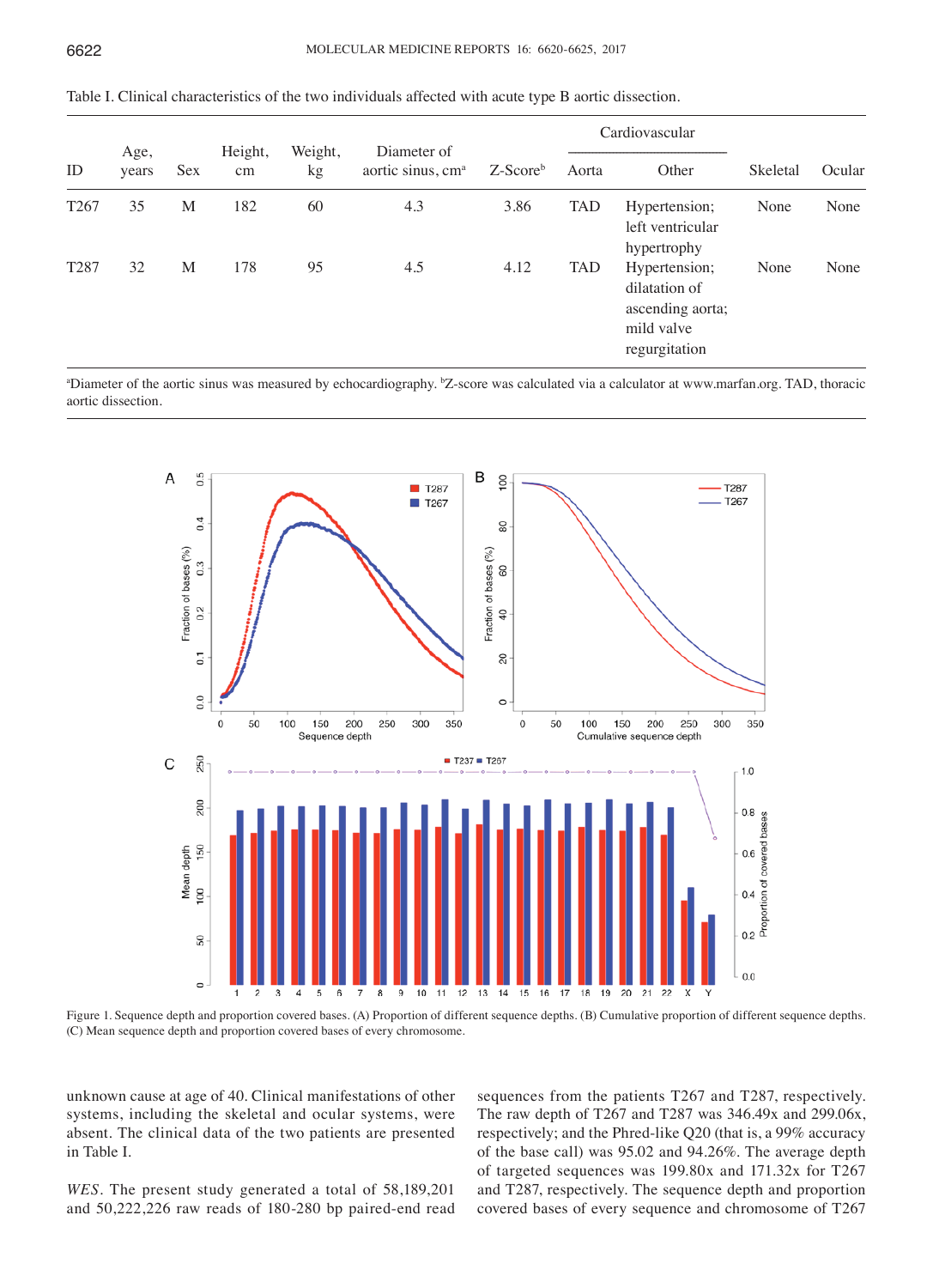|                            | Number           |         |  |  |  |
|----------------------------|------------------|---------|--|--|--|
| Filtering criteria         | T <sub>267</sub> | T287    |  |  |  |
| Total number of variants   | 221,478          | 198,478 |  |  |  |
| Variants not in dbSNP,     | 22,723           | 19,655  |  |  |  |
| MAF <sub>1</sub> %         |                  |         |  |  |  |
| Filtering using 1000       | 22,529           | 17,494  |  |  |  |
| Genomes and ESP            |                  |         |  |  |  |
| Variants in exonic         | 1,082            | 1,021   |  |  |  |
| or splicing                |                  |         |  |  |  |
| Non-synonymous and         | 950              | 917     |  |  |  |
| frameshift variants        |                  |         |  |  |  |
| Functional analysis by     | 776              | 753     |  |  |  |
| SIFT and Polyphen-2        |                  |         |  |  |  |
| Genes associated with TAAD | 1                | 1       |  |  |  |

Table II. Number of variants present in the patients at different stages of the filtering process.

MAF, minor allele frequency; ESP, exome sequencing project; SIFT, sorts intolerant from tolerant; Polyphen-2, polymorphism phenotyping version 2; TAAD, thoracic aortic aneurysm and dissection; SNP, single nucleotide polymorphism.



Figure 2. Sequencing analysis of FBN1 gene. (A) Sequence of heterozygous FBN1 c.G6953A (p.C2318Y) mutation of T287 and (B) the corresponding sequence of unaffected individuals. (C) Sequence of heterozygous FBN1 c.C4768T (p.R1596X) mutation of T267 and (D) the corresponding sequence of unaffected individuals. FBN1, fibrillin 1.

and T287 are presented in Fig. 1. Variant genes were filtered with dbSNP142, the 1000 Genomes Project, and ESP6500. Subsequently, variant genes were identified in either the exonic regions or the splice sites, and synonymous SNPs or INDELs were excluded. SIFT and PolyPhen-2 were used to excluded synonymous mutations and to predict the functions of the mutations.

In order to identify pathogenic mutations in the two patients, candidate genes were filtered with reported disease-causing genes for TAAD (data for the two patients are presented in Table II). Applying the above strategy, two heterozygous variants in the FBN1 gene were observed. One was a nonsense mutation, c.C4786T (p.R1596X), and was deleterious due to nonsense-mediated RNA decay. The other was a missense mutation, c.G6953A (p.C2318Y), which was reported to disrupt disulfide bond formation, and thus may be disease-causing (20).

*Mutation conformation.* The two variants were confirmed by Sanger sequencing (Fig. 2). The variants were absent in 100 ethnically-matched unrelated subjects.

## **Discussion**

MFS is a common multisystem connective tissue disorder, inherited in an autosomal dominant manner, caused by mutations in the FBN1 gene on chromosome 15q21.1 (9). FBN1, the major component of elastin‑associated microfibrils, is a large gene (>200 kb), highly fragmented into 65 exons, and  $\sim$ 1,847 different mutations have been described to date (www .umd.be/FBN1). FBN1 mutations may affect elastic fiber deposition and cytokine-regulatory functions via regulation of the TGF-β signaling pathway (21). The principal clinical

features of MFS involve the skeletal system (arachnodactyly, bone overgrowth and joint laxity), cardiovascular system (particularly valve regurgitation and TAAD), and the ocular system (ectopia lentis) (13). Due to phenotypic overlap and the genetic heterogeneity of multiple Marfan-like disorders, it is challenging for clinicians to make an accurate diagnosis of MFS (17). The revised Ghent Nosology highlights the role of the Z-score of the aortic sinus, ectopia lentis and identification of a bona fide FBN1 mutation to establish the diagnosis of MFS (13).

Considering the phenotypic overlap and genetic heterogeneity of diseases featuring aortopathy, molecular genetic testing is often required for the timely and accurate diagnosis of affected individuals. Traditional Sanger sequencing is costly and laborious due to the size of the FBN1 gene. The present study identified one missense mutation (c.G6953A:p. C2318Y in exon 57) and one nonsense mutation (c.C4786T:p. R1596X in exon 39) in the FBN1 gene by WES in two early-onset affected individuals with type B aortic dissection. The two patients lacked a family history of TAAD or MFS. For T287, the diameter of the aortic sinus was measured and the Z-score was calculated to be 4.12, using the Z-score calculator at www.marfan.org. According to the revised Ghent Nosology (2010), T287 was diagnosed with MFS with manifestation of type B aortic dissection. Similarly, the Z-score of T267 was 3.86 and this individual was diagnosed with MFS subsequently. Without identification of the FBN1 mutation, the two patients may have been diagnosed with sporadic TAAD. Therefore, using the technique of WES, patients with MFS may benefit from a timely and accurate diagnosis of MFS, which aids in periodic surveillance, prophylactic surgical measures and genetic counseling for family members.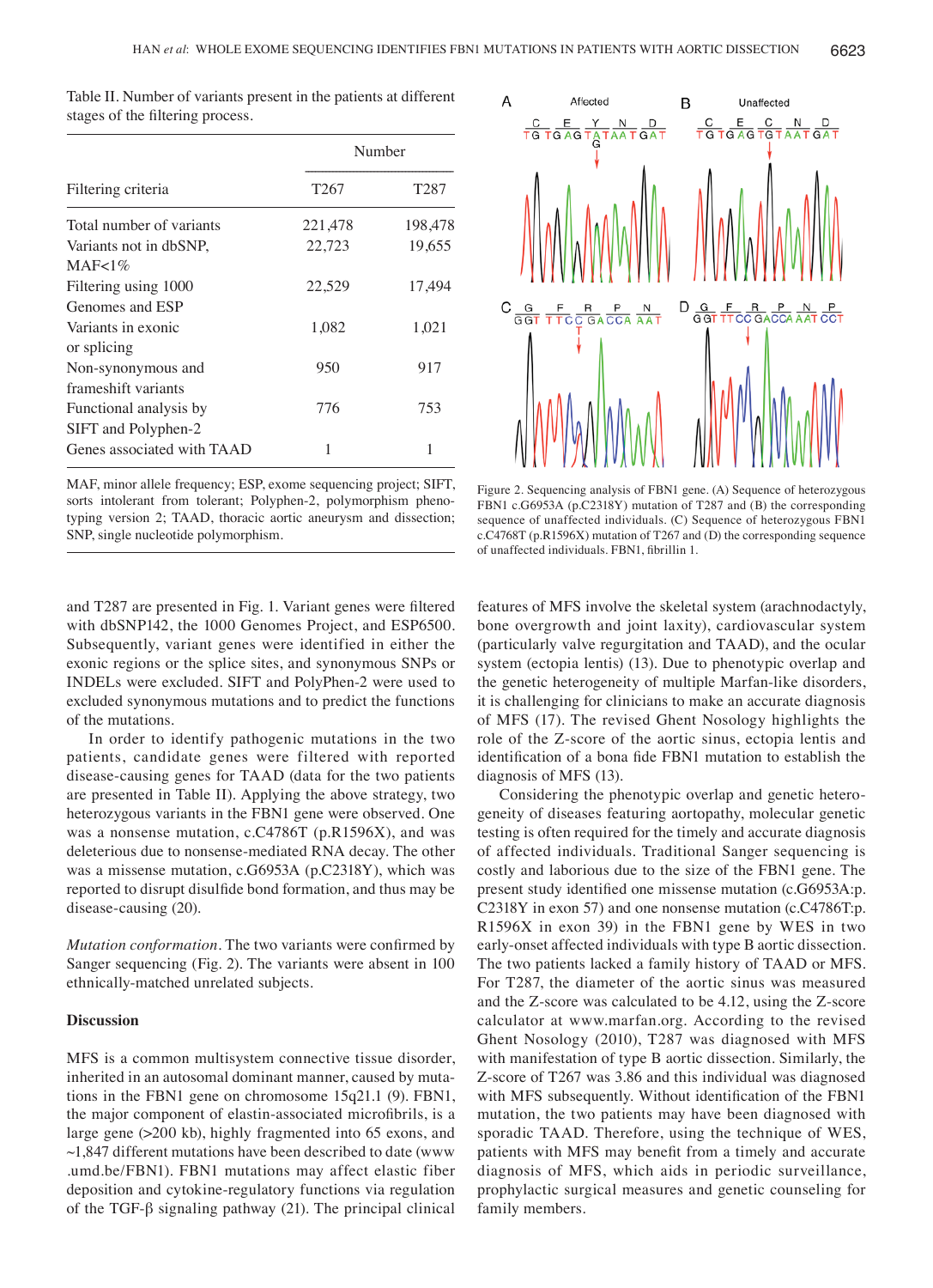Clinical manifestations vary between TAAD caused by MFS and non-syndromic TAAD. In previous decades, without the use of surgical aortic root replacement, the incidence of type A aortic dissection was increased compared with type B aortic dissection in patients with MFS (10). Den Hartog *et al* (15) observed that the rate of type B aortic dissection was 9% in 600 patients with MFS without previous TAAD, during a median follow-up period of 6 years, and that dissection generally occurred in the mildly dilated proximal descending aorta. Hypertension is considered to be the most important risk factor in non-syndromic TAAD. However, TAAD caused by MFS, as the most life-threatening clinical manifestation of the cardiovascular system, is necessarily associated with the mutations in the FBN1 gene (22). Patients with MFS frequently suffer acute TAAD at a younger age compared with patients with non-syndromic TAAD. At present, patients with MFS who have undergone prophylactic surgical aortic root replacement are associated with an increased risk of acute type B aortic dissection, which frequently occurs without prior significant aortic dilatation (15,16).

In the present study, the two patients were admitted to the Department of Vascular Surgery with acute type B aortic dissection in their thirties. It was inferred that the symptoms were likely to be caused by a genetic defect. Subsequent molecular analysis confirmed this hypothesis. It is widely accepted that endovascular stent grafting may not be suitable for the treatment of type B dissection, particularly in young patients with MFS, due to weakening of the aortic walls and the lack of long-term durability of stent grafting (23-25); however, the majority of these previous studies used first‑generation stent grafts. Considering the hemodynamic instability, increased surgical risk and absence of definitive diagnostic criteria for MFS, thoracic endovascular aortic repair was performed on the two patients recruited for the present study. Angiotensin-II type-1 receptor blockers have been demonstrated to reverse vascular complications in a fibrillin‑deficient mouse model of MFS and losartan was recommended for used in medical therapy (26,27). With advances in thoracic endovascular stent grafting and improved recognition of MFS, improved treatment options may be identified for young patients with MFS.

In conclusion, the present study identified one missense mutation and one nonsense mutation via WES in two patients with early-onset type B aortic dissection without typical syndromic features, who were subsequently diagnosed with MFS. the present study emphasized the necessity of genetic testing for young patients with type B aortic dissection. WES is a timely, robust and inexpensive technique for genetic sequencing, particularly for TAAD which is caused by numerous genes. Genetic diagnosis of MFS may facilitate periodic surveillance, prophylactic surgical measures and genetic counseling.

## **Acknowledgements**

The present study was supported by the Natural Science Foundation of Jiangsu Province, China (grant no. BK20140103) and the Natural Science Foundation of China (grant no. 81270396).

#### **References**

- 1. Nienaber CA and Powell JT: Management of acute aortic syndromes. Eur Heart J 33: 26-35b, 2012.
- 2. Olsson C, Thelin S, Ståhle E, Ekbom A and Granath F: Thoracic aortic aneurysm and dissection: Increasing prevalence and improved outcomes reported in a nationwide population-based study of more than 14,000 cases from 1987 to 2002. Circulation 114: 2611-2618, 2006.
- 3. Di Eusanio M, Trimarchi S, Patel HJ, Hutchison S, Suzuki T, Peterson MD, Di Bartolomeo R, Folesani G, Pyeritz RE, Braverman AC, *et al*: Clinical presentation, management, and short-term outcome of patients with type A acute dissection complicated by mesenteric malperfusion: Observations from the International registry of acute aortic dissection. J Thorac Cardiovasc Surg 145: 385-390.e1, 2013.
- 4. De Backer J, Campens L and De Paepe A: Genes in thoracic aortic aneurysms/dissections - do they matter? Ann Cardiothorac Surg 2: 73-82, 2013.
- 5. Campens L, Callewaert B, Muiño Mosquera L, Renard M, Symoens S, De Paepe A, Coucke P and De Backer J: Gene panel ties results of comprehensive testing in a cohort of 264 patients. Orphanet J Rare Dis 10: 9, 2015.
- 6. Pyeritz RE: Heritable thoracic aortic disorders. Curr Opin Cardiol 29: 97-102, 2014.
- 7. Pannu H, Avidan N, Tran-Fadulu V and Milewicz DM: Genetic basis of thoracic aortic aneurysms and dissections: Potential rele- vance to abdominal aortic aneurysms. Ann N Y Acad Sci 1085: 242-255, 2006.
- 8. Milewicz DM, Chen H, Park ES, Petty EM, Zaghi H, Shashidhar G,<br>Willing M and Patel V: Reduced penetrance and variable expressivity of familial thoracic aortic aneurysms/dissections. Am J Cardiol 82: 474-479, 1998.
- 9. Robinson PN, Arteaga-Solis E, Baldock C, Collod-Béroud G, Booms P, De Paepe A, Dietz HC, Guo G, Handford PA, Judge DP, *et al*: The molecular genetics of Marfan syndrome and related disorders. J Med Genet 43: 769-787, 2006.
- 10. Judge DP and Dietz HC: Marfan's syndrome. Lancet 366: 1965-1976, 2005.
- 11. Murdoch JL, Walker BA, Halpern BL, Kuzma JW and McKusick VA: Life expectancy and causes of death in the Marfan syndrome. N Engl J Med 286: 804-808, 1972.
- 12. Wooderchak-Donahue W, VanSant-Webb C, Tvrdik T, Plant P, Lewis T, Stocks J, Raney JA, Meyers L, Berg A, Rope AF, et al: Clinical utility of a next generation sequencing panel assay for Marfan and Marfan-like syndromes featuring aortopathy. Am J Med Genet A 167A: 1747-1757, 2015.
- 13. Loeys BL, Dietz HC, Braverman AC, Callewaert BL, De Backer J, Devereux RB, Hilhorst-Hofstee Y, Jondeau G, Faivre L, Milewicz DM, *et al*: The revised Ghent nosology for the Marfan syndrome. J Med Genet 47: 476-485, 2010.
- 14. Rylski B, Hoffmann I, Beyersdorf F, Suedkamp M, Siepe M, Nitsch B, Blettner M, Borger MA and Weigang E; Multicenter Prospective Observational Study: Acute aortic dissection type A: Age-related management and outcomes reported in the German registry for acute aortic dissection type A (GERAADA) of over patients. Ann Surg 259: 598-604, 2014.
- 15. den Hartog AW, Franken R, Zwinderman AH, Timmermans J, Scholte AJ, van den Berg MP, de Waard V, Pals G, Mulder BJ and Groenink M: The risk for type B aortic dissection in Marfan syndrome. J Am Coll Cardiol 65: 246-254, 2015.
- 16. Engelfriet PM, Boersma E, Tijssen JG, Bouma BJ and Mulder BJ: Beyond the root: Dilatation of the distal aorta in Marfan's syndrome. Heart 92: 1238-1243, 2006.
- 17. LoeysB, NuytinckL, Delvaux I, De BieS and De PaepeA: Genotype and phenotype analysis of 171 patients referred for molecular study of the fibrillin-1 gene FBN1 because of suspected Marfan syndrome. Arch Intern Med 161: 2447-2454, 2001.
- 18. PoninskaJK, BilinskaZT, FranaszczykM, MichalakE, RydzaniczM, Szpakowski E, Pollak A, Milanowska B, Truszkowska G, Chmielewski P, *et al*: Next-generation sequencing for diagnosis of thoracic aortic aneurysms and dissections: Diagnostic yield, novel mutations and genotype phenotype correlations. J Transl Med 14: 115, 2016.
- 19. Ziganshin BA, Bailey AE, Coons C, Dykas D, Charilaou P, Tanriverdi LH, Liu L, Tranquilli M, Bale AE and ElefteriadesJA: Routine genetic testing for thoracic aortic aneurysm and dissection in a clinical setting. Ann Thorac Surg 100: 1604-1611, 2015.